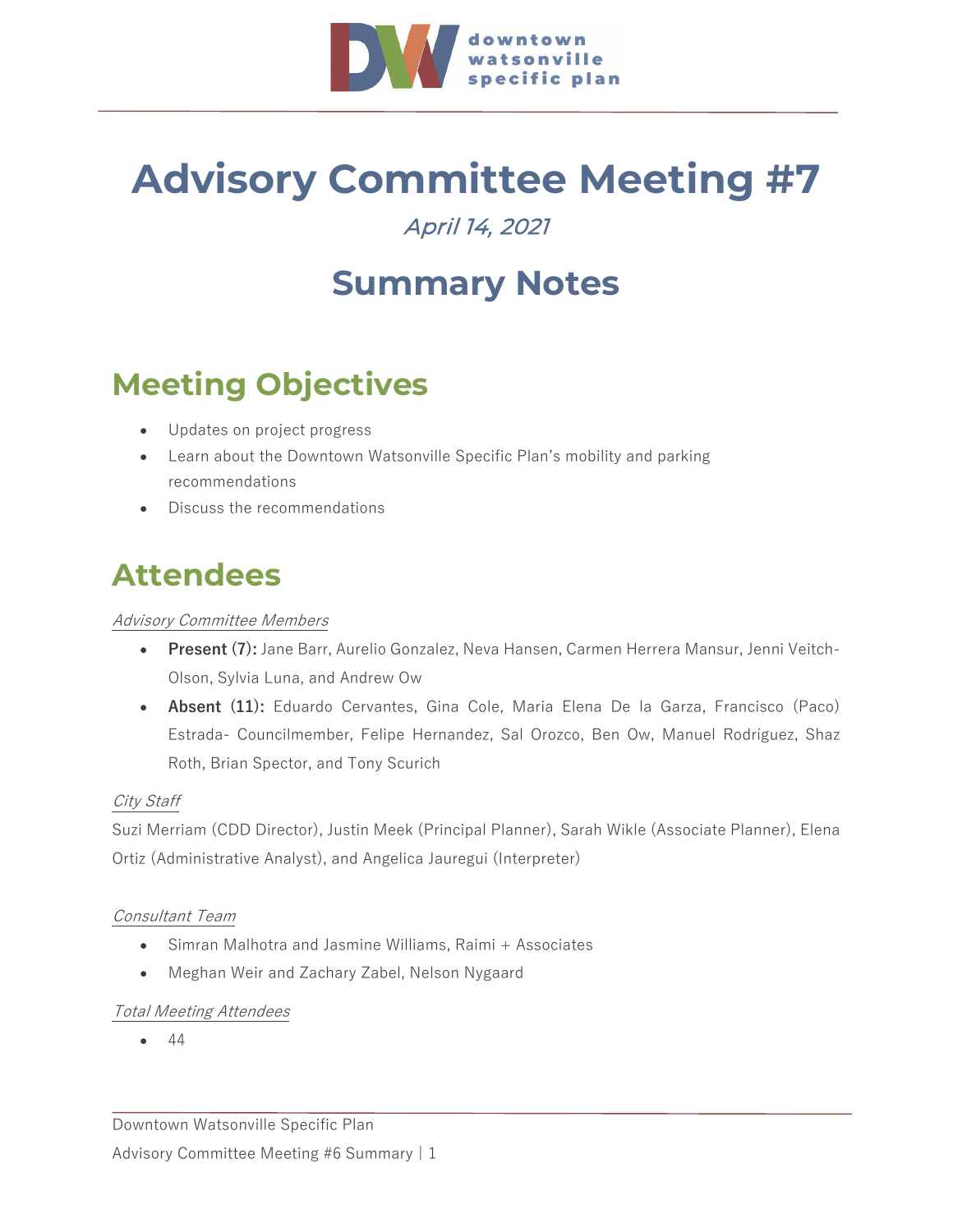

#### **Introduction and Welcome**

Simran Malhotra, Project Consultant, welcomed the Advisory Committee (AC) members and began by providing a brief overview of zoom tools such as mute/unmute, raise hand, and live Spanish interpretation features. She also mentioned that the meeting was being recorded and live streamed on Facebook in addition to sharing a contact email in case any attendees had technical issues during the meeting. Roll call was not taken on the call; however, the project team recorded meeting attendance. Simran introduced the consultant team and Justin Meek, City of Watsonville (City) Principal Planner, introduced City Staff who were in attendance. Justin followed by discussing past AC efforts since the start of the project and mentioned that there are two final meetings before the project concludes in the summer of this year. Justin explained that the meeting's focus would be on the topic of mobility and parking and that feedback would be used to refine the mobility chapter of the Specific Plan.

Simran followed with a reminder of the project vision and guiding principles, an overview of the meeting agenda, Specific Plan process, and where the team is currently at in the project. She shared details of past planning and engagement efforts, recent and ongoing efforts (e.g., Big Ideas for Downtown, Character Areas, Public Realm Design Refinements, Caltrans Updates, and drafting of the Specific Plan), and what efforts the consultant team intends to complete before the end of the project.

#### **Mobility In Watsonville**

Zachary Zabel kicked-off a six-part presentation intended to discuss mobility in Watsonville. The segments included an explanation of the mobility framework, where we are, what we heard from the community, model priorities, network recommendations, design concepts, and parking and curb management.

#### Mobility Framework:

Zachary presented on background information and mobility in Watsonville and set the stage with the framework which covered:

- Transportation in the Specific Plan Area
- Mobility Themes
- Mobility Goals
- Mobility Foundation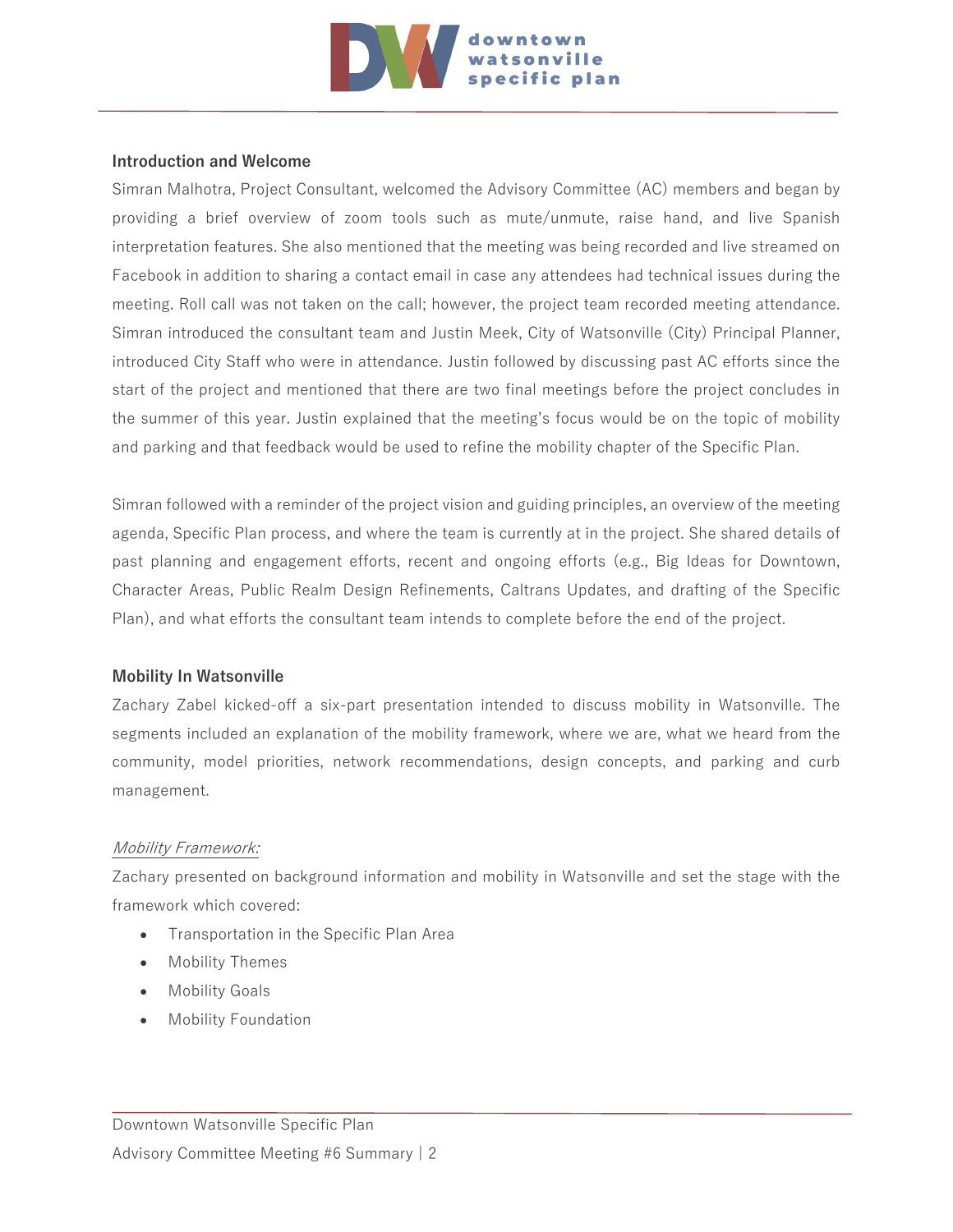

Following the mobility framework, Zachary transitioned into a discussion about what the project team has heard since the beginning of the DWSP planning process. He mentioned that these were the thoughts and opinions of the Watsonville community and that they required understanding to help frame the discussion clearly and honestly.

#### What We Heard:

Zachary shared that the project team has been listening to the community throughout the planning process and that he would be reflecting what members of the community had shared about mobility in Watsonville. Comments included:

- Building on and extending Downtown's walkable scale
- Providing streetscape improvements such as additional lighting, shaded sidewalks, and plantings
- Improving bicycle and pedestrian connectivity and safety
- Addressing traffic speed and congestion
- Creating an all ages and abilities bicycle network
- Increasing the separation between people walking, biking, and motor vehicles
- Finding opportunities to expand the public realm (e.g., outdoor dining, parklets, and paseos)

#### Modal Priorities:

Zachary transitioned into an explanation of modal priorities by sharing a graphic that represented how the community can distill achieving the goals previously discusses by prioritizing streets to move people as opposed to motor vehicles. Zachary explained that the plan recognized these priorities by recommending a transportation system that balances the need of different types of travel and focuses on the things that will improve the overall experience within the Plan Area. Zachary shared a glimpse into the structure of the mobility chapter and guidelines which will provide technical guidance and specifications for some of the features in the design concepts, as well as ensure that new development in the downtown also improves the way that everyone can get around. The downtown multimodal network is intended to create prioritized spaces and networks for people who walk, bike, and take transit by:

- Installing improvements to enhance pedestrian safety and access, bicycle connectivity, and revitalizing the Downtown streetscape.
- Providing bicycle infrastructure that connects Downtown to key locations and provides a low stress environment for bicycle riding.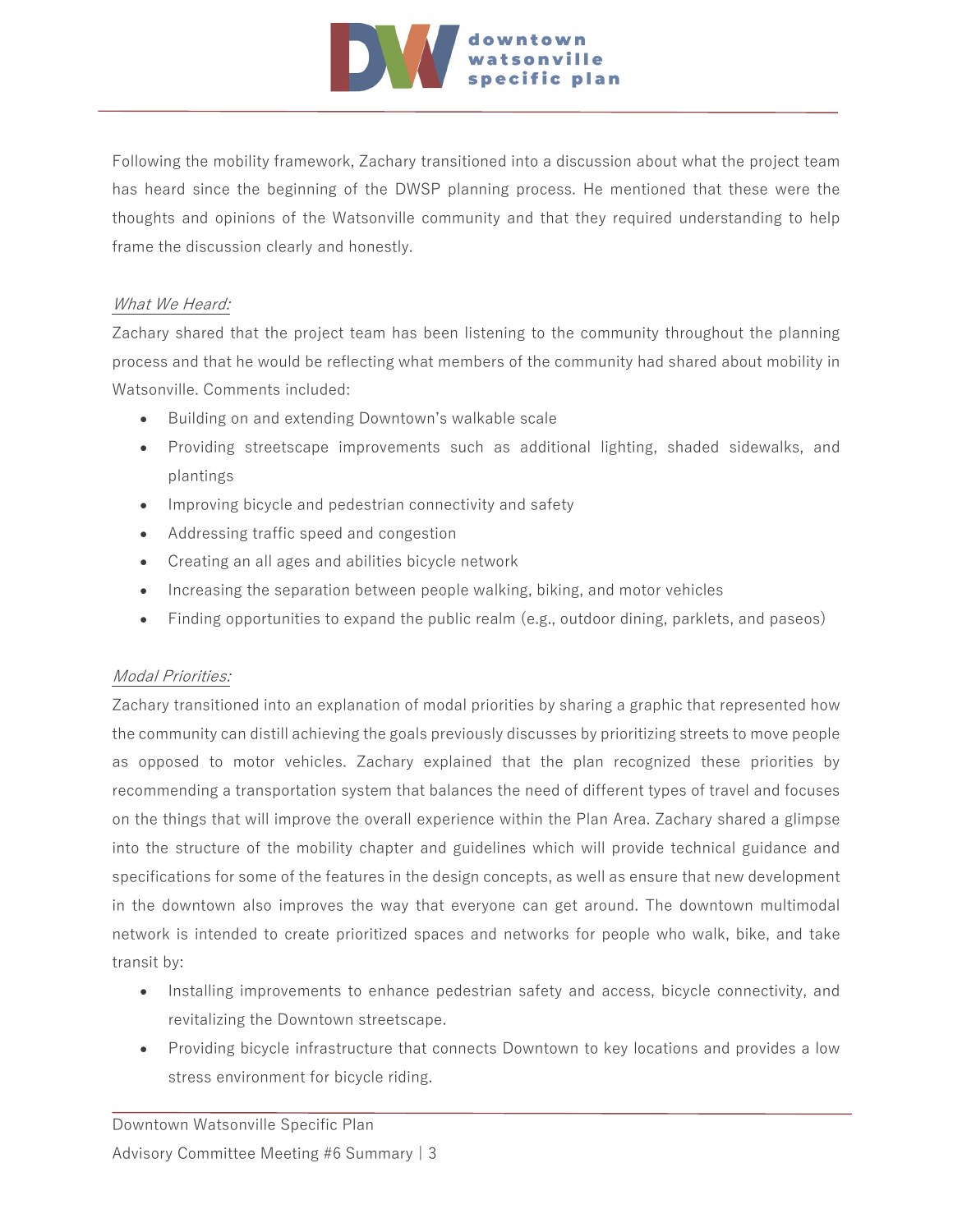

- Providing widened and more comfortable sidewalks for walking.
- Improving intersections to reduce crossing distances and increase visibility between different modes.

#### Questions from AC Members & Public

Following this segment of the presentation, the following questions/comments were raised by AC members and the public.

- What will these improvements do to emergency vehicle travel?
	- o These improvements are expected to keep flow as efficient as possible for emergency vehicles. Changing the lane configuration of Main Street from four to three with a center running turn lane and one lane in each direction simplifies potential conflict points, such as turning movements at intersections, and reduces vehicle pausing on inside and outside lanes, which results in traffic flowing more efficiently and in a calmer manner. (This simultaneously makes the street safer for pedestrian by reducing the crossing distance, enhancing visibility, and eliminating potential conflicts.)

#### Network Recommendations:

Following the question segment, Meghan Weir described the network recommendations that will be part of the Downtown Watsonville Specific Plan. Meghan explained that there were three key network changes being put forward by the plan:

- Converting E Lake Avenue and E Beach Street, which currently operate as one-way couplets, into two-way streets.
- Reducing the number of travel lanes for Main Street from four to three with a center running left turn lane and one lane in each direction.
- Squaring off the connection between Union Street and Alexander Street from E Lake Avenue to E Beach Street and converting that portion of Union Street for private development.

Meghan also focused attention on a variety of improvements specific to the pedestrian network, which is expected to expand pedestrian connections, improve crossings, and generally make the entire Downtown district more inviting and comfortable for people walking. These include:

- Wider sidewalks or parklets where possible to expand the pedestrian realm
- Intersection improvements like direct accessible ramps and curb extensions
- Crossing improvements like new signal timing to give pedestrians a head-start before cars start turning
- Sidewalk lighting rather than highway-scale street lighting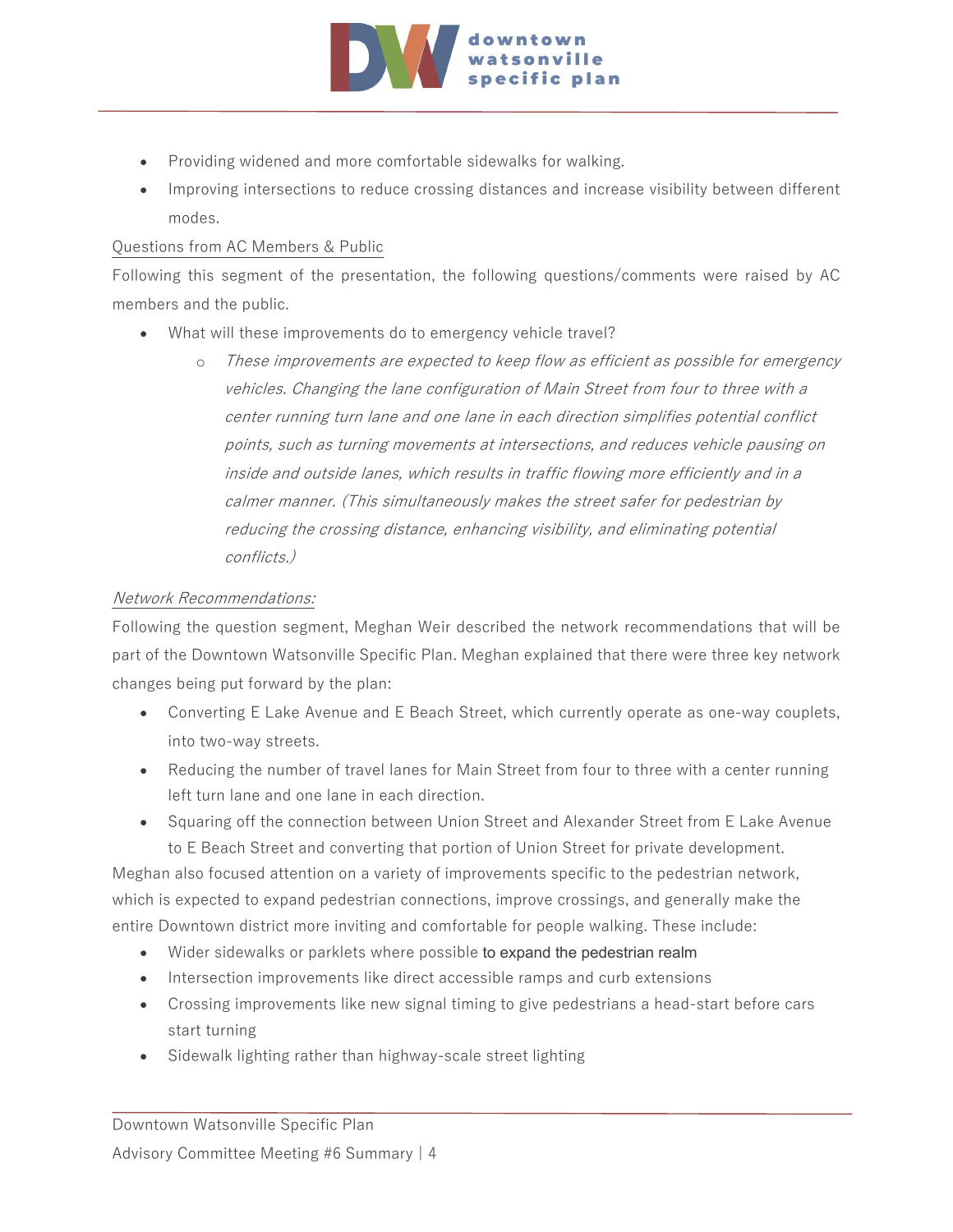

• An expanded network of paseos - so pedestrians can cut across blocks and enjoy a smaller scale space free of cars

To conclude the network recommendations segment, Meghan identified some recommended bike network improvements throughout the Downtown area. The improvements include:

- Incorporating new facilities to fill in east/west gaps and add more north/south connections east of Main Street. These allow for more convenient, safe, and comfortable travel by bicycle to key destinations.
- Designing bicycle facilities beyond minimum acceptable widths to create a safe and inviting bicycle network for people of all ages and abilities and to reduce potential conflicts between bicyclists and motorists.
- Minimizing impacts on residential parking by enhancing the bicycle network.

#### Questions from AC Members & Public

Following the presentation, the following questions/comments were raised by AC members and the public.

- There is a concern about traffic safety in the Downtown. Specifically, about cars going through red lights. Will the Specific Plan address redlight cameras? And what is their legality?
	- o The Specific Plan is focused more on physical change, programs, and development policies. However, there is room to identify those priorities within the guidelines. Red light cameras are seen more as enforcement. Vision Zero is focused on pedestrian and bicycle safety as a city-wide scale so that would be an appropriate forum for further investigation. The Downtown Specific Plan can refer to the importance of Vision Zero in the downtown.
- The plan is to introduce traffic calming on Main Street and what is the impact to other streets like Walker Street?
	- Traffic calming doesn't always translate to lower volume as the emphasis is on creating a street design that by default enforces better speed control, resulting in slower, more careful, and more predictable traffic flow. This doesn't mean the capacity will be significantly altered. Post-road diet studies show that there are little volume changes (i.e., additional traffic) on surrounding streets. The intention is not to push cars off Main Street. It is also important to note that the traffic calming recommendations are being provided in the DWSP for a variety of streets dependent on street types, which could also be applied to other surrounding neighborhood streets.

Downtown Watsonville Specific Plan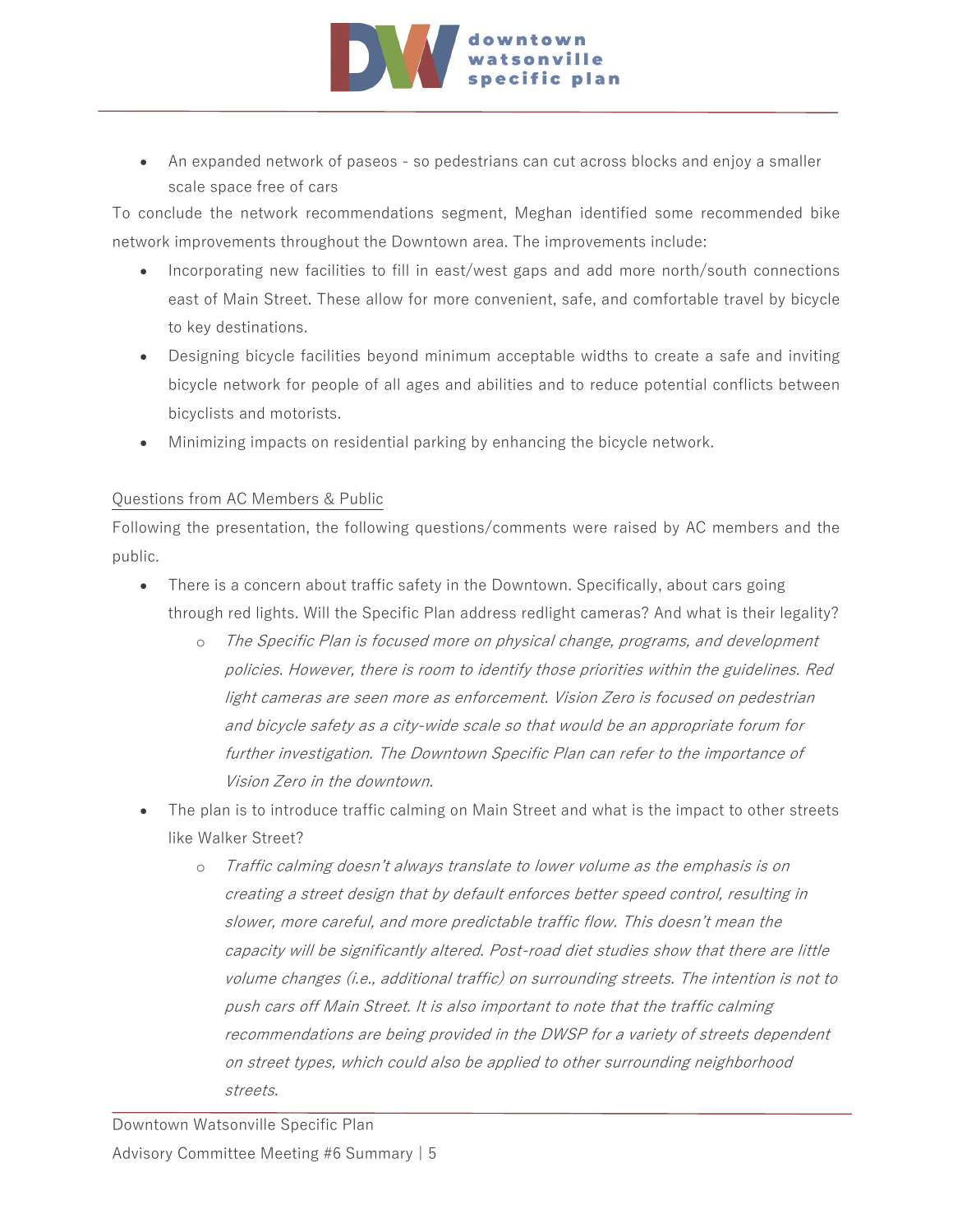

- How will we address bicycle education because many people do not know how to use the streets to bike?
	- o Education could be addressed as a priority or guideline and backed up by other programs the city has in place. The team will make a note as a policy idea to include more robust ideas for education (ideally at a city-wide scale) and integration into safe routes to school.
- How do you treat locations where there are both bulb-outs and bike lanes?
	- We don't get into the design specificity in this plan but there are some real good design interventions and best practices; there is more emphasis on bulb-outs on wide streets which won't have bike lanes, Streets with bike lanes will have other traffic calming measures.
- What is the discussion with Caltrans?
	- o We have had preliminary conversations with Caltrans. There has been interest in the plan recommendations including changes in lane configurations (i.e., from four to three) and enhancement for pedestrians. The is a potential for making changes, with the State taking this on, but it would be designed, built, and funded by Caltrans. This represents a large cost savings to Watsonville.
- What is the timing?
	- o They have different programs and cycles for identifying, planning, designing, funding, and installing them. For example, this could be a SHOPP project in the next cycle (which could be years out). However, the timing is reasonable and having this in the plan puts it on the record and makes sure that Caltrans is supportive and potentially prioritizes this change; the advantage is that it's a Caltrans street and is consistent with their priorities regarding creating multi-modal corridors<sup>1,2</sup> and complete streets<sup>3,4</sup> and reducing greenhouse gas emissions, in accordance with State mandates. [5](#page-5-0) The

https://dot.ca.gov/programs/transportation-planning/multi-modal-system-planning/guidelines-procedures

 $1$  Caltrans website: Multi-Modal System Planning Guidelines and Procedure,

<sup>&</sup>lt;sup>2</sup> Corridor Planning Process Guide (Caltrans Division of Transportation Planning, February 2020),

https://dot.ca.gov/-/media/dot-media/programs/transportation-planning/documents/system-planning/systemplanning/corridor-planning-process-guide-12-24-2019 a11y.pdf

<sup>&</sup>lt;sup>3</sup> Caltrans to require "Complete Streets" features in planning and design of all new projects, https://dot.ca.gov/news-releases/news-release-2021-039

<sup>4</sup> Caltrans Director's Policy DP-37: Complete Streets (effective date 12/7/2021), https://dot.ca.gov/-/media/dotmedia/programs/sustainability/documents/dp-37-complete-streets-a11y.pdf

<span id="page-5-0"></span>Downtown Watsonville Specific Plan <sup>5</sup> Caltrans website: driving down greenhouse gas levels, https://dot.ca.gov/programs/public-affairs/mile-marker/summer-2021/ghg

Advisory Committee Meeting #6 Summary | 6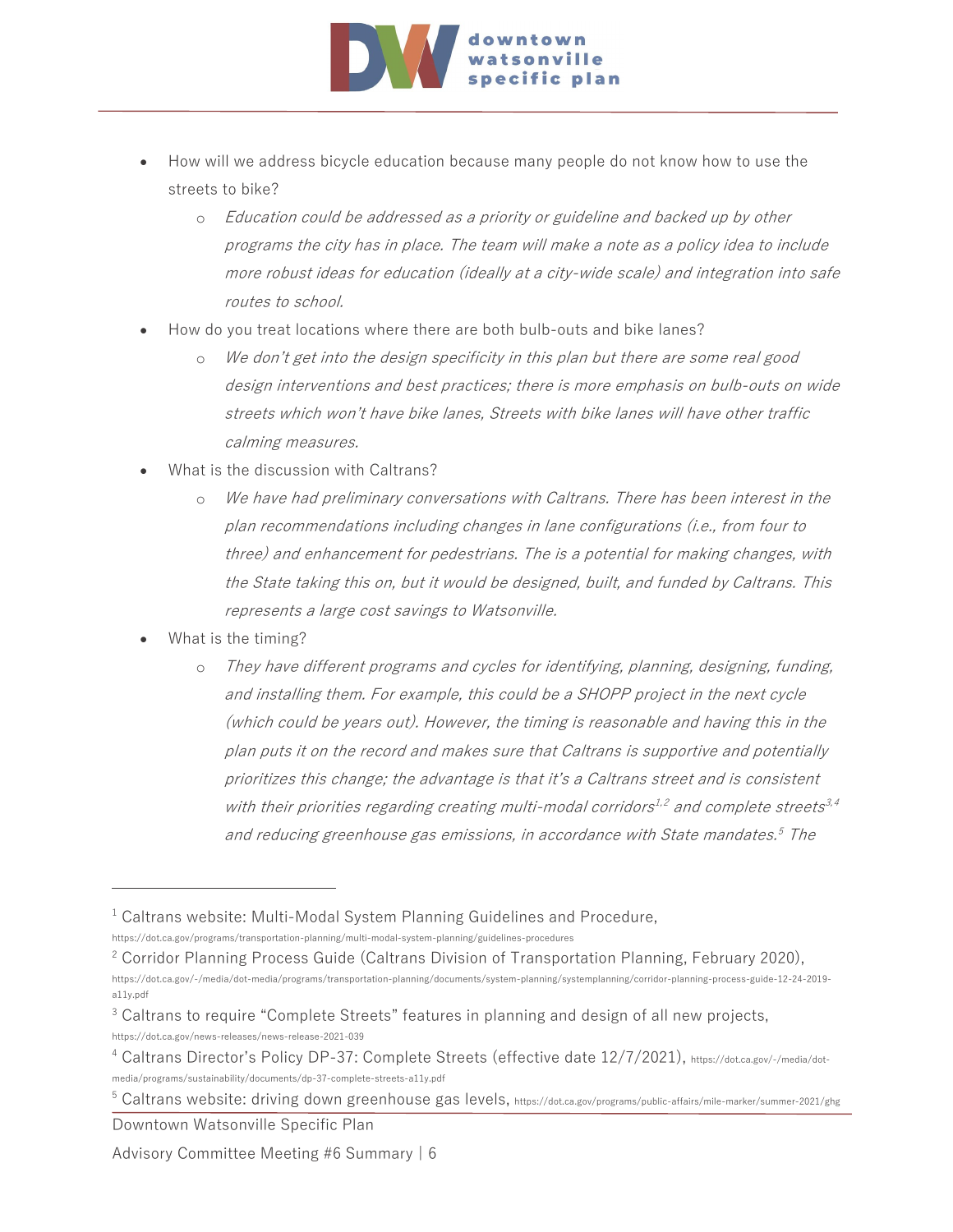

work that the community has done is important, because if we weren't doing what we're doing this now, then Caltrans likely wouldn't be coming to the table. It has allowed Caltrans to go to the State to say, "We want to support Watsonville in implementing these changes to their Main Street." Having a process that is backed by engagement carries weight and also makes it easier to secure funding.

- What about the alignment on Alexander and Union and providing adequate emergency response?
	- o This should provide the same level of connectivity for emergency vehicles, but it may just be an extra turn at a zig zag.
- What will be done to create effective bike lanes on narrow streets?
	- o Traffic calming will help to make bike facilities on narrow streets feel safe.

#### Design Concepts

Meghan continued the presentation by explaining that the team had developed sample cross sections to illustrate what the various types of bicycle facilities could look like on a range of different Downtown streets. Meghan provided improvement explanations for each of the following design concepts:

- Main Street (E Lake Avenue to E Beach Street)
	- o Changing the total number of travel lanes from four to three, with a center running left turn lane and one lane in each direction,
	- o Reallocating the additional right-of-way to expand the sidewalk furniture zone with onstreet parklets and streetscaping adjacent to on-street parking.
	- o Curb extensions at intersections and midblock crossings to further improve the crossing for people on foot.
- E Lake Avenue (at Main Street Intersection)
	- o Allows Lake Avenue to function as a more locally serving street.
	- o Shortens crossing distance.
	- o Maintains on-street parking where necessary, especially on residential frontage.
	- o Provides space for a turn pocket at intersections to keep traffic operations smooth.
- E Beach Street (Main Street & Union Street)
	- o Allows Beach Street to function as a more locally serving street.
	- o Shortens crossing distance at intersections.
	- o Adds space for parklets on the north side to expand the sidewalk zone.
	- o Maintains on-street parking where necessary.
- Rodriguez Street (W Lake Avenue to W Beach Street)

#### Downtown Watsonville Specific Plan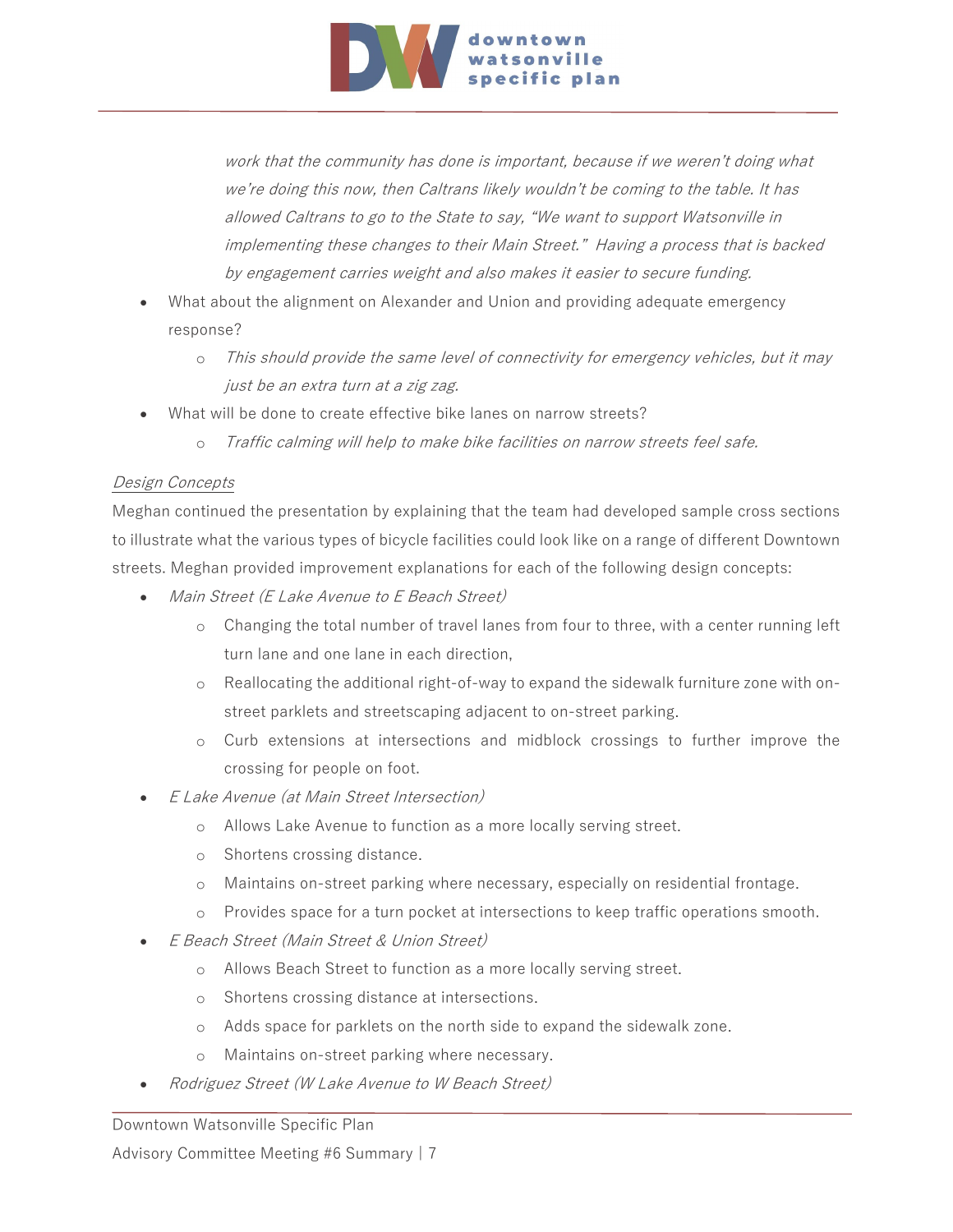

- o Simplify the lane configuration at the intersection for a consistent one lane in each direction (continuous from south of Beach Street and further north).
- o The additional space accommodates buffered bike lanes.
- o Maintain existing ROW and vehicle lane widths.
- o Increase northbound bicycle lane from 4'' to 6'', which is consistent with current design standards.
- o Increase east side buffer from 2'' to 3'' and add vertical separation such as planters.
- o Add 3' to west side buffer with flexible posts.
- Union Street (Maple Avenue and Grant)
	- o Traffic calming elements to create a more inviting shared space for people walking and riding bikes.
	- o The City has been awarded transportation funding to install corner curb extensions along Union Street and Brennan Street, which is planned for construction in 2024.
		- Class III sharrows with signage
		- Chicanes with planter boxes placed at midblock locations, designed to minimize impacts to on-street parking.
	- o Maintain existing ROW.
	- o Maintain vehicle lane widths.
	- o Minimize impacts to on-street parking.
- Walker Street (Lake Avenue to Beach Street)
	- o Enhancing existing bike lane buffers with vertical delineators to further separate vehicular traffic from bicyclists.
	- o Bicycle and pedestrian path connecting the Downtown to Watsonville Slough Wetlands and a future trail to Pajaro Valley High School. (Monterey Bay Sanctuary Scenic Trail Network Master Plan).
	- o Additional feasibility and concept development will be necessary to define the proposed rail trail cross section on Walker Street south of W Beach Street.
- Paseos and Sidewalk Zones
	- o Paseos are the pedestrian-only paths that cut through downtown blocks. Acting as narrow alleyways, they can be highlighted as a pedestrian spaces and part of a more complete network.
	- o Sidewalk zones keep room for frontage, through path of travel, and furniture.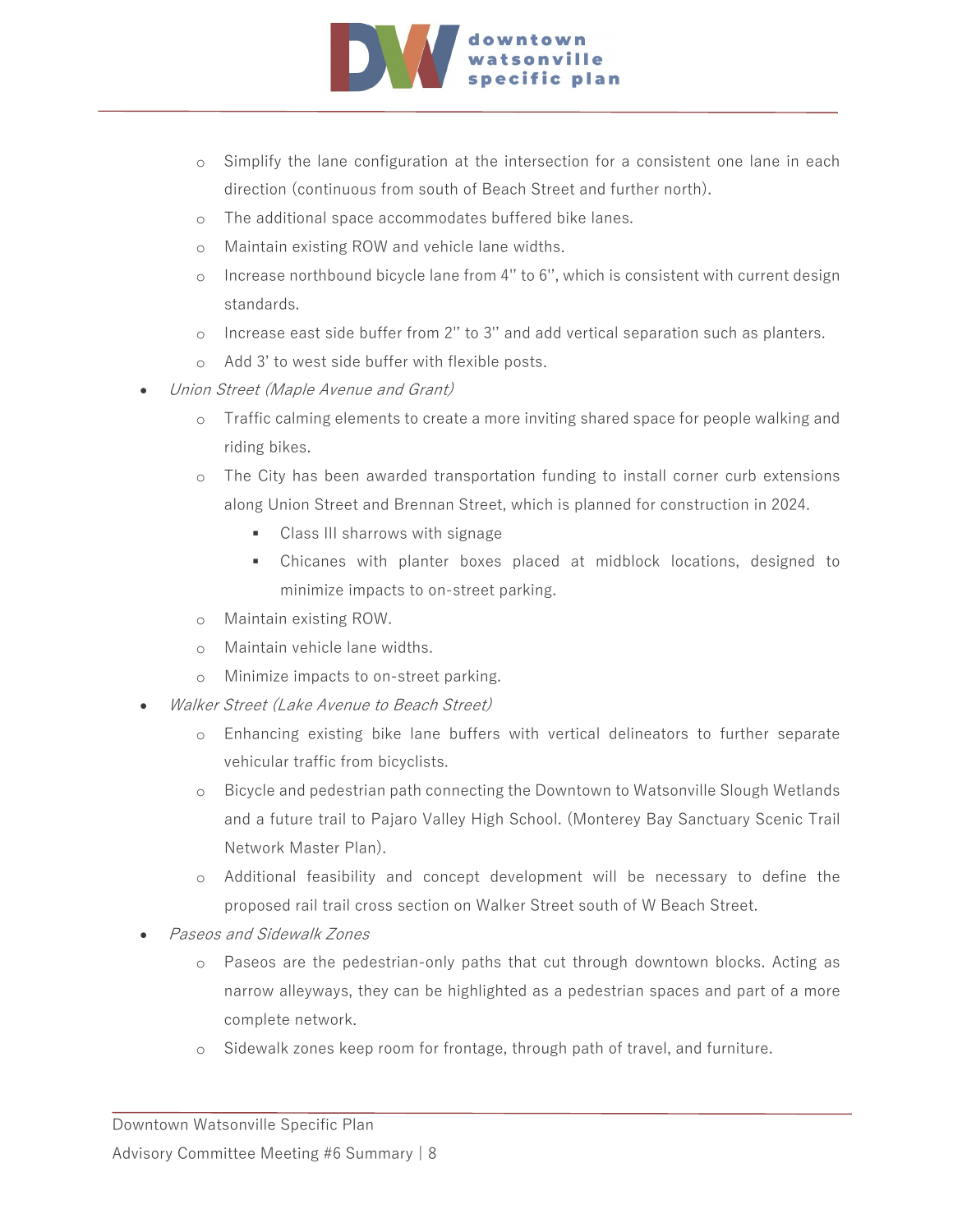

 Additional parklet space adjacent to curb would function as an extension of the furniture zone

#### Questions from AC Members & Public

Following Meghan's presentation, Simran asked the group if they had any questions for the project team. The following questions/comments were raised by AC members and the public.

- I like the traffic calming and connecting bike lanes but was wondering how public transportation like metro bus was considered? Also, on one-lane roads on Main Street, will the buses stopping for passengers be an issue?
	- o The bus system is not working at the capacity where it would be a significant issue. It's functional for busier streets to have in-lane loading. Expanding sidewalk zone helps. If buses consistently have bus stops at the far side of the intersection it can simplify the mixing. A lot can be done to minimize conflict.
- Can someone define "Bulb Out"?
	- o A bulb out is an extension of the sidewalk at an intersection, these serve to shorten crossing distance for pedestrians.
- The rail-trail (Monterey Bay Scenic Trail) currently being built should go a long way to help improve safe travel in the area.

#### Parking and Travel Management

Zachary began the last segment by sharing information about the existing parking system downtown. He explained that previous analysis has revealed nearly all parking facilities within Downtown are significantly underutilized. This indicates that the parking system would be supportive of redevelopment at key opportunity sites on existing surface parking lots and that future parking demand can be met through the more efficient use and sharing of existing supply before investing in new public supply or requiring construction of more spaces as part of new development.

Zachary also explained that the plan would help to find the right-size parking for the Downtown district. He continued to explain that the parking recommendations in the Specific Plan move forward these previous findings by proposing an expansion of the parking district across the specific plan area and providing lower minimum parking requirements for new residential developments. Zachary concluded by explaining the intent of curb management is to minimize conflicts between operators of ride hailing vehicles, commercial freight, and e-commerce deliveries without compromising the safety of people walking and biking. Strategies of the plan include curb-side flexible parking zones, guidelines for off-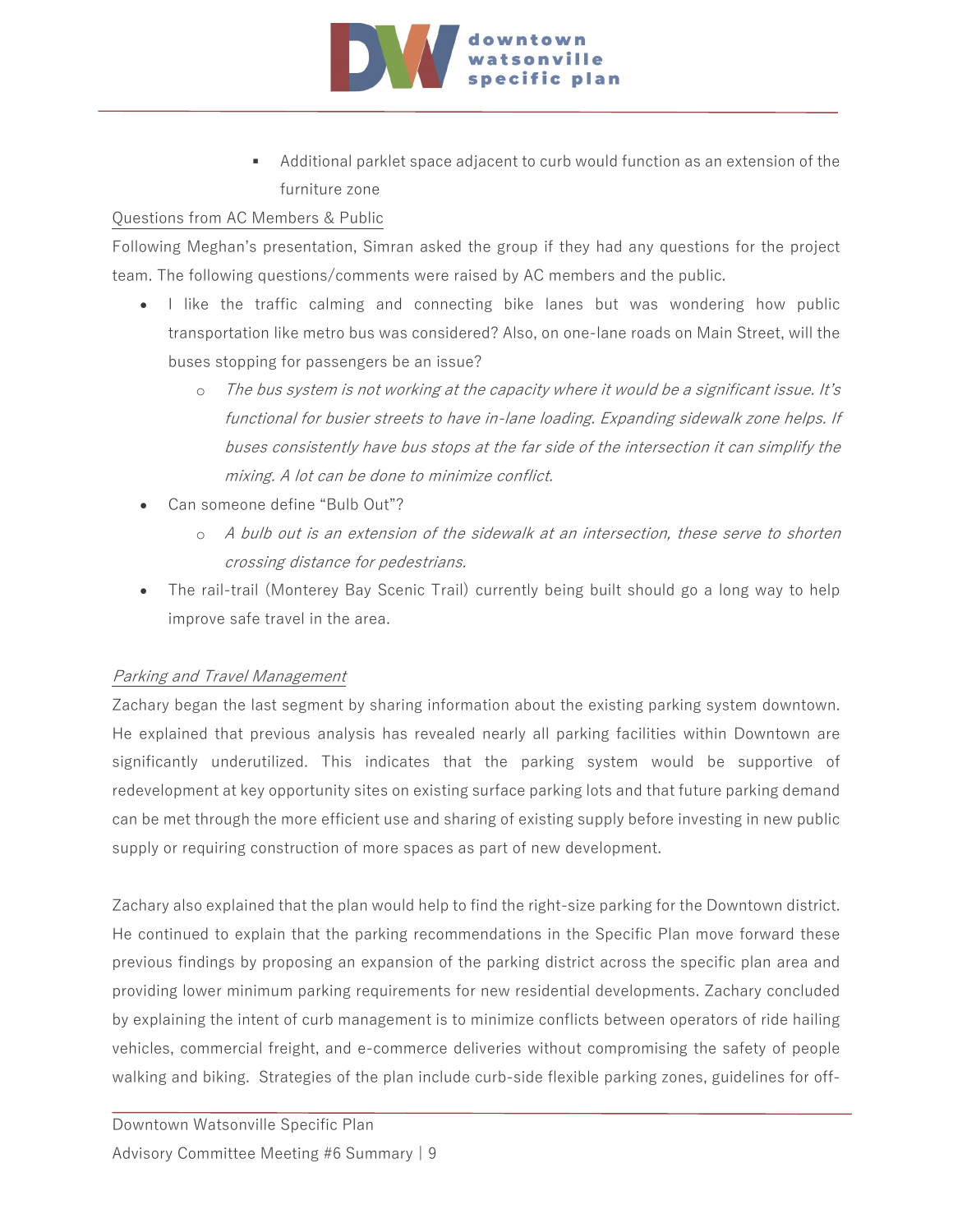

street truck loading, consolidation of deliveries through parcel pick-up locations, the use of data to monitor use in real-time, updated guidance on on-street parking time limits, demand-based pricing, signage, and wayfinding.

#### **Questions & Discussion from AC Members & Public**

Following Zachary's presentation, he opened the floor for questions discussion about the potential mobility and parking solutions applicable to the downtown. The AC members and public used this time to express their sentiments verbally or in the chat. The following summarizes the comments received during the meeting:

- To clarify, are W Lake and Beach becoming all 2-way?
	- o As one of the recommendations of the SP would be to convert East Lake Avenue and East Beach Street from 1-way to 2-way, the portion of West Lake Avenue that is currently 1-way would also need to be converted to 2-way.
- Can you please outline what the new recommended lower minimum parking requirements for new residential projects will be?
	- o Those are still being finalized. Those new ratios would impact multifamily new residential focused on the ratio that is supplied by the number of units in the project. Right now, its 2 spaces for a unit. What we have set will allow for an average of 1.4 spaces if you look at a building with a portfolio of mixed unit sizes.
- Is the recommendation to expand the parking district to the entire Downtown district?
	- o Yes, the DT parking district has been around for several decades and expanded several times. We are recommending expanding the parking district to the Downtown Specific Plan Area.
- Can we assume the parking requirements will be dictated by the city and state? Will the city oversee these?
	- o The Specific Plan will establish reduced ratios for different types of development, additionally when they use the state density bonus, they can achieve additional reductions.
- Please define TDM.
	- TDM stand for Transportation Demand Management. Programmatically, this can include TMA, educational programs, commute trip coordination's, giving out materials at occupancy stage to encourage mode shift behavior.
- How can we get buy in from residents that have multiple cars in a household?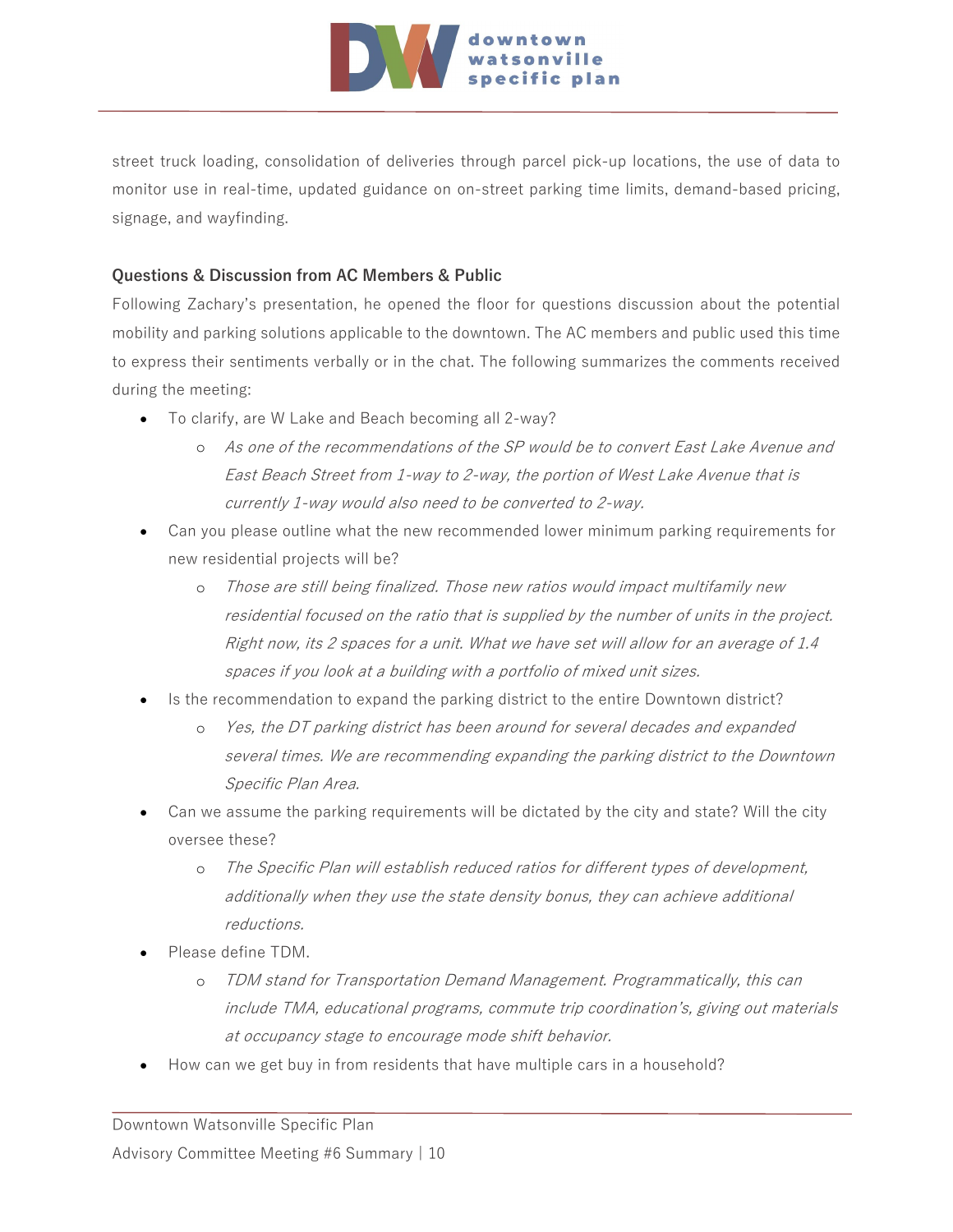

- o The goal of the Specific Plan if to increase options for residents so they aren't always dependent on vehicles. This can over time change behavior, this is not an overnight shift. Additionally, with the amount of surplus parking there is an opportunity for shared parking agreements or permits that would let them park on site.
- Could you give us an idea for how long it will take a plan like this to be implemented?
	- o Timing is challenging, due to coordination with Caltrans and the State.
- Once the plan is done what is the recommendation to make it available to the public?
	- o The team is working on the Specific Plan document and by June we will have a public draft for the public to review and provide comments; we'll also have a community workshop; we'll make changes following that and then take the plan to the Planning Commission and City Council later in the fall. The EIR which evaluated the environmental impacts will be drafted with the plan. The adopted plan is expected by the end of this year.
	- o <sup>T</sup>he city is also working on a city-wide wayfinding program, survey that community members can currently participate in https://docs.google.co[m/forms/d/e/1FAIpQLSefm27rgvprnE\\_J2xz9khi6LsU\\_90HKAn](https://docs.google.com/forms/d/e/1FAIpQLSefm27rgvprnE_J2xz9khi6LsU_90HKAnLOLIxcxMJM6GjNig/viewform) [LOLIxcxMJM6GjNig/viewform](https://docs.google.com/forms/d/e/1FAIpQLSefm27rgvprnE_J2xz9khi6LsU_90HKAnLOLIxcxMJM6GjNig/viewform)
- I am supportive of the two-way conversion on Lake/Beach and the road diet on Main Street; I also support all increased bike amenities such as the bike repair stations.
- It's great that the plan is thinking of all different ages and stages.
- Paseos and sidewalk zones are important because of our big blocks and some of the alleys aren't accessible, and areas are closed off.
- Shared parking is important because a lot of people have several cars, with people building additional units and adding units to homes, people are having to walk farther.

#### **Public Comments**

Members of the public were given the opportunity to share any additional thoughts or comments on the material presented thus far. Five community members provided public comment. These comments are summarized below:

- We should be hopeful the state money for grants funding transportation-some commuter rail specific. I want to see how the rail trail fits in with the three segments being approved
- We must watch and make sure funding goes through. The is something on the ballot that would take away access to rail on the corridor. People are encouraged to study up on Measure D. It could harm the potential of rail and trail in the future.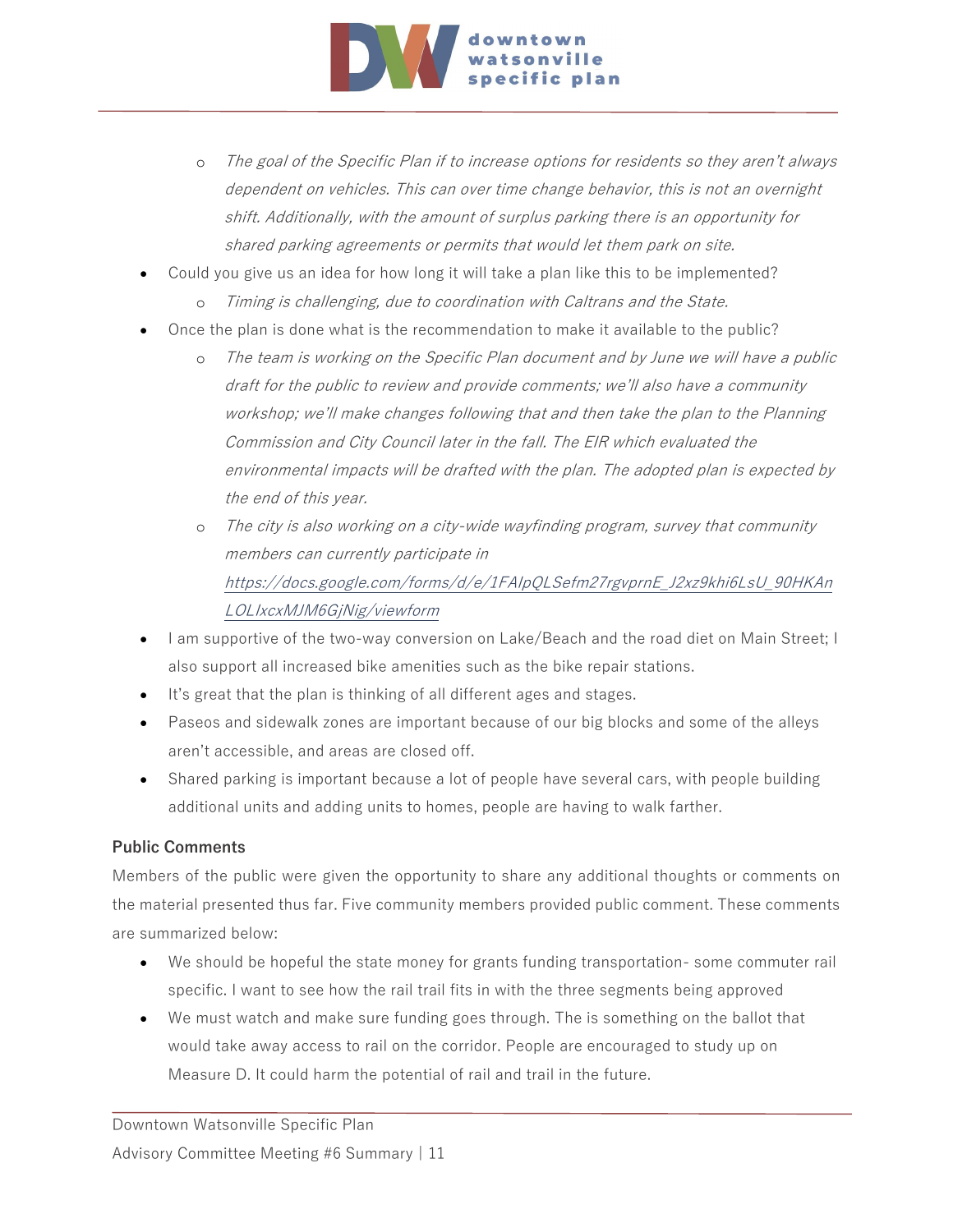

- Thank you for keeping this online and keeping them accessible.
- Are there other uses aside from apartments that could be introduced along Alexander that could support the downtown area?
	- o We've previously discussed a concept behind Plaza Vigil. The Specific Plan isn't defining what happens it just suggests something "like" multi-family might be built. The concept also includes public space in the form of plazas, paseos and courtyards.
- We must be very aware that we don't reduce the parking ratios too much because this a demand on alternative parking space will put a burden on the city parking lots. We must be aware that the state density bonus requirements are higher.
- We might also consider a possible future in which emerging electric bike and on-demand autonomous vehicle technologies radically reduce car ownership.

#### **Wrap-up and Next Steps**

Simran closed the meeting, by thanking the Advisory Committee and the public for their time, effort, comments, and questions. She shared that the consultant team will be in touch with the Advisory Committee in the coming weeks to confirm the next meeting date.

#### **Meeting Adjourned at 8:00 pm**